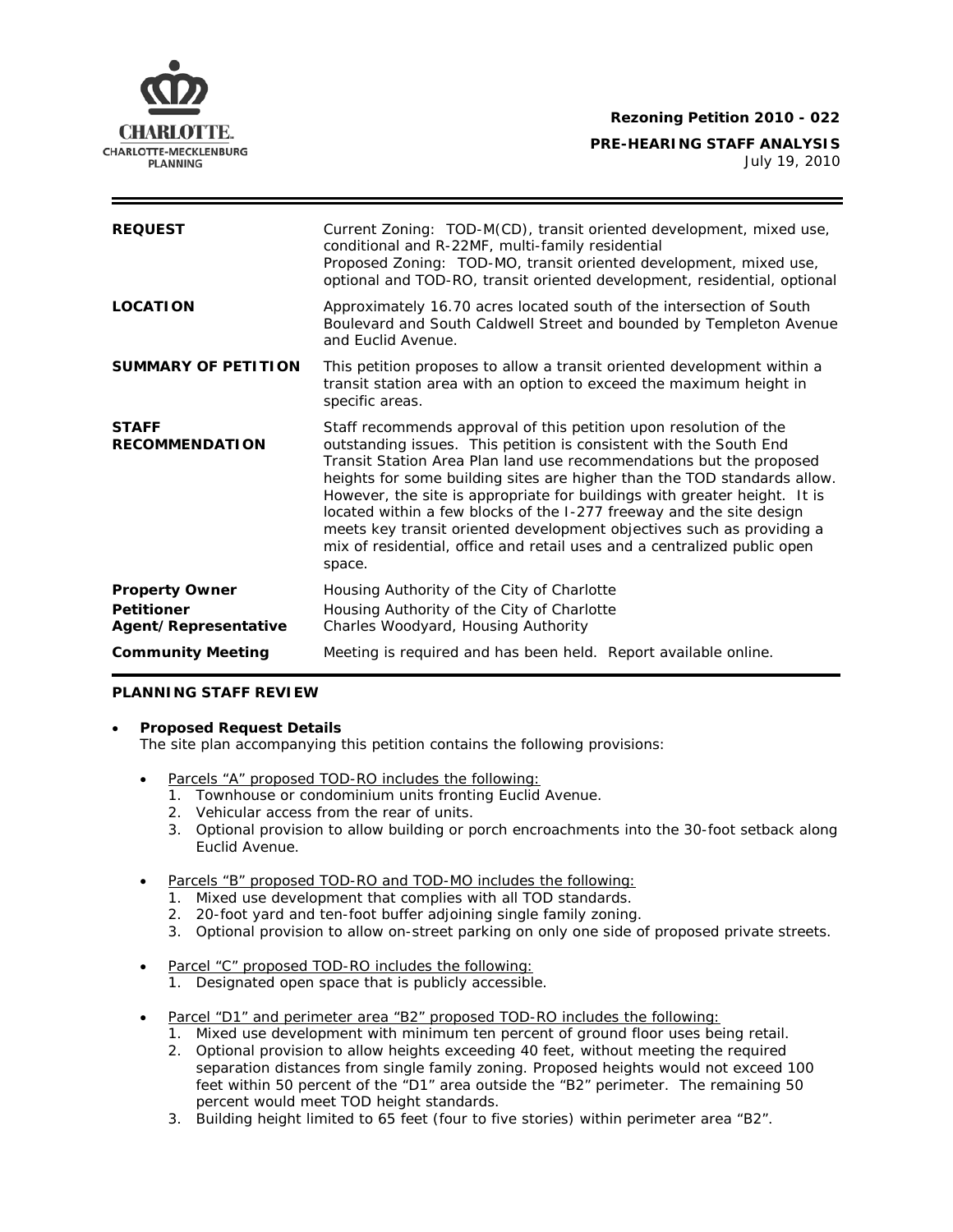- Parcels "D2" and perimeter area "B2" proposed TOD-MO includes the following:
	- 1. Mixed use development with minimum ten percent of ground floor uses being retail.
	- 2. Optional provision to allow heights exceeding 40 feet, without meeting the required separation distances from single family zoning. Proposed heights would not exceed 120 feet within the "D2" area.
	- 3. Building height limited to 65 feet (four to five stories) within perimeter area "B2".
- Parcel "E" and perimeter area "B3" proposed TOD-MO includes the following:
	- 1. Mixed use development with minimum 80 percent of ground floor uses being retail and 50 percent of the tower uses being office.
	- 2. Optional provision to allow height exceeding 40 feet, without meeting the required separation distance from single family zoning. Proposed height would not exceed 160 feet within 50 percent of the "E" area outside the "B3" perimeter. The remaining 50 percent would meet TOD height standards.
	- 3. Building height will be limited to 65 feet (four to five stories) within perimeter area "B3".
- Parcel "F" proposed TOD-MO includes the following:
	- 1. Elderly and low/moderate income residential units.
	- 2. Optional provision to allow height exceeding 40 feet, without meeting the required separation distance from single family zoning.
	- 3. Future development not to exceed the existing Strawn Tower height of 120 feet.
	- 4. Optional provision to allow parking for the elderly housing at one space per four units.
- General Development Standards
	- 1. Building and site renderings have been included.
	- 2. All lighting will be shielded with full cut-off fixtures.
	- 3. Existing Butter Nut Court and unnamed street rights-of-way off Euclid Avenue to be abandoned.
	- 4. A new street grid network that disperses trips in several directions.

### • **Background**

The western portion of the site was rezoned from R-22MF to TOD-M(CD) under Petition 2009-34 to allow redevelopment under TOD-M standards or rehabilitation of the existing 12-story residential tower.

## • **Existing Zoning and Land Use**

The subject properties are currently occupied by office and residential uses. The properties to the south and east are zoned R-4, R-5, and R-22MF and are occupied by residential uses. The properties to the north are zoned R-22MF and O-2 and are occupied by residential and office uses. The properties to the west are zoned O-2, B-1, MUDD, and UMUD and are occupied by residential, retail and office uses.

### • **Rezoning History in Area**

Recent rezonings in the area include:

- Petition 2008-088 rezoned a site across South Boulevard and within 1/4 mile from the Carson Boulevard LYNX station from TOD-M to TOD-MO to allow a mixed use development with a building height up to 250 feet.
- **Public Plans and Policies**
	- The *South End Transit Station Area Plan* (2005) recommends mixed use transit supportive development for the property north of Caldwell Street/Cleveland Avenue extension and residential transit supportive development south of the extension.
	- The proposed land uses are consistent with the *South End Transit Station Area Plan* but the proposed building heights on the TOD-MO portion of the site exceed standards for increasing height in relationship to single family zoning.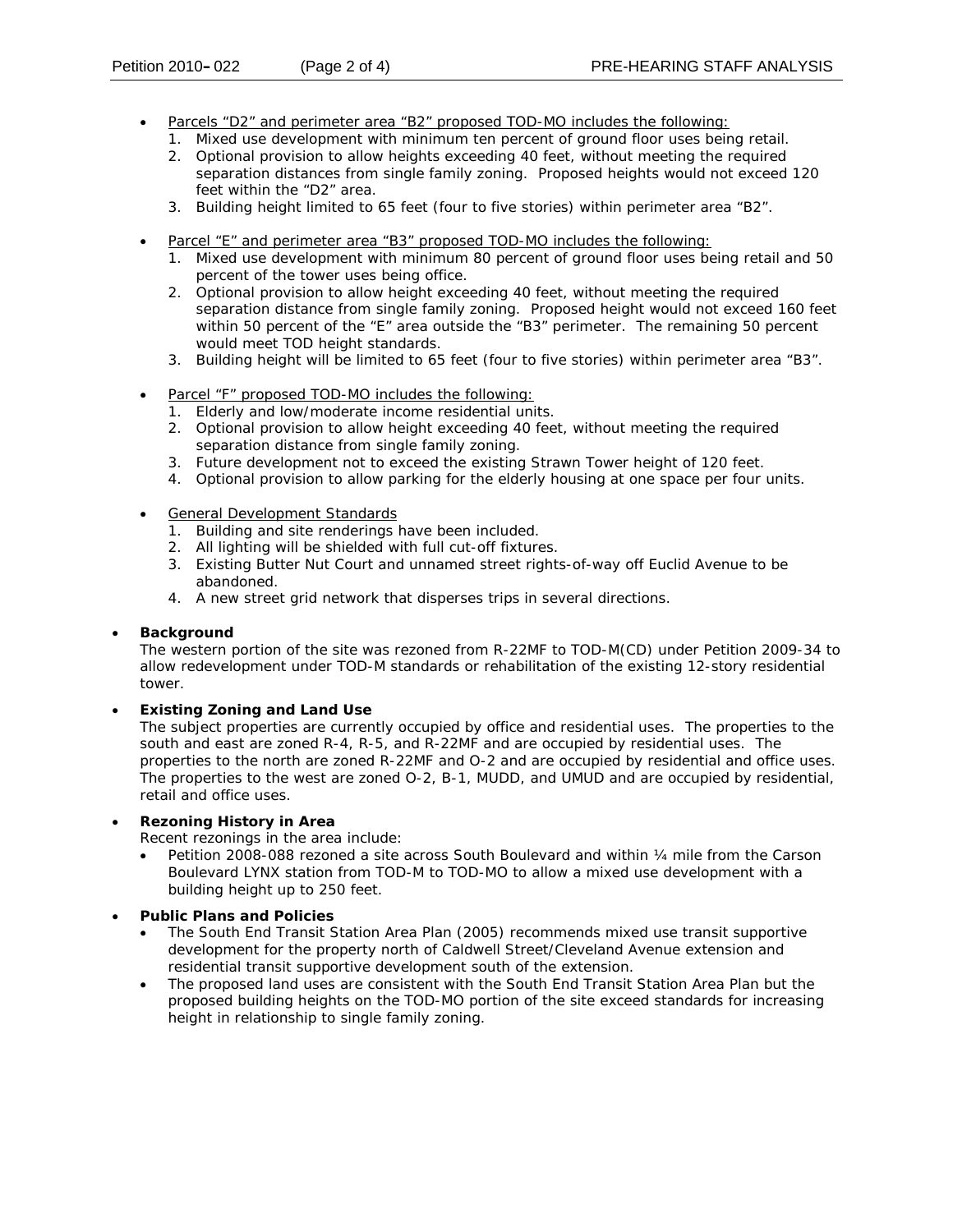**PUBLIC INFRASTRUCTURE** (see full department reports online)

- **Vehicle Trip Generation:** Current Zoning: 1,435 trips per day. Proposed Zoning: 7,060 additional trips per day.
- **CDOT:** The petitioner has prepared a Technical Transportation Memorandum to address transportation impacts. CDOT requests the following be added to the site plan:
	- 1. Depict land use densities and parking demands generated by the proposed development.
	- 2. If the project will be phased, infrastructure improvements for each phase should be included.
	- 3. Indicate the petitioner will fund associated traffic/pedestrian signal costs at South Boulevard and Bland Street. Signal modifications may be necessary to accommodate the fourth intersection approach into the development and all necessary pedestrian access/signalization costs.
	- 4. Include a note that the proposed internal private streets will be located within a public easement and will remain open to the public at all times.
	- 5. Identify the access from Euclid Avenue to tract "C" as a pedestrian connection.
- **Charlotte Fire Department:** No issues.
- **CATS:** No issues.
- **Connectivity:** The proposed street grid will enhance connectivity.
- Neighborhood & Business Services: City Council approval of a housing locational policy waiver is required if assisted housing is provided.
- **Schools:** CMS does not comment on TOD-M and TOD-R district petitions because of the wide range of uses permitted.
- **Park and Recreation: No issues.**

### **ENVIRONMENTALLY SENSITIVE SITE DESIGN** (see full department reports online)

- **Storm Water: No issues.**
- **LUESA:** No issues.
- Site Design: The following explains how the petition addresses the environmentally sensitive site design guidance in the *General Development Policies.* 
	- addition of bike lanes and proximity to the LYNX Blue Line. • Facilitates the use of alternative modes of transportation by use of sidewalks, connections,
	- Minimizes impacts to the natural environment by building on infill lots that score high for accessibility and connectivity.

### **OUTSTANDING ISSUES**

- The petitioner should:
	- 1. Address CDOT comments.
	- 2. Remove the option on Parcel "A" to encroach into the 30-foot setback along Euclid Avenue.
	- 3. Note that a maximum of 1/3 of Parcel "C" can be used for detention. Indicate how detention facility will function with the open space with design guidelines.
	- 4. Move front porch design and building materials commitments for Parcel "A" from "Optional Development Provisions" to "Unified Development Provisions".
	- 5. Move commitment to providing a mixture of uses along all public roadways and commitment to a 50 percent office component on Parcel "E" from "Optional Development Provisions" to "Unified Development Provisions".
	- 6. For Parcel "F", move the commitment to elderly and low/moderate income housing from "Optional Development Provisions" to "Unified Development Provisions".